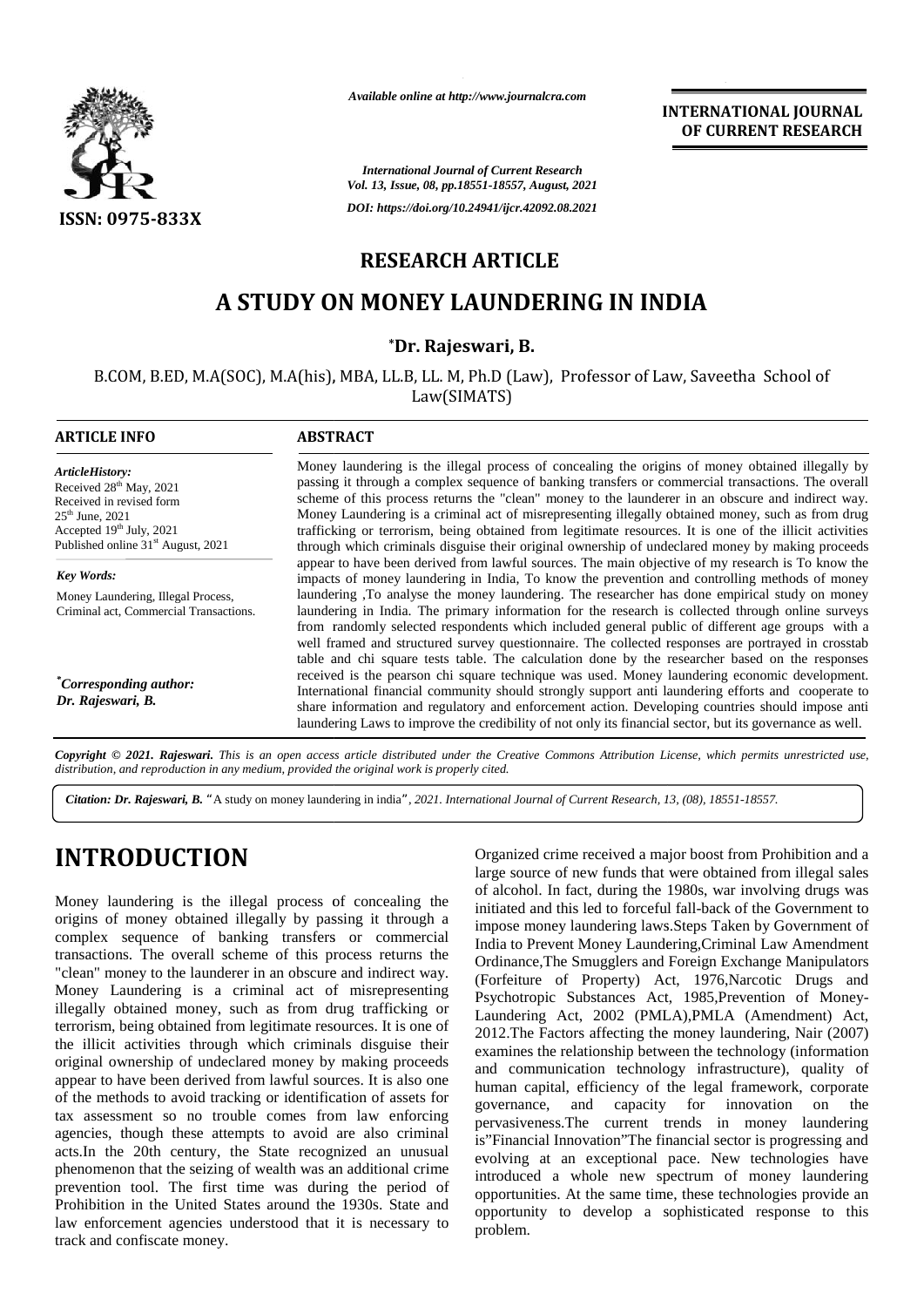Innovations such as artificial intelligence and machine learning could facilitate the processing of large volumes of data to spot patterns and anomalies that a human might miss. We foresee 2020 will see more coordinated efforts to employ security standards on these technologies to ensure a baseline of controls is applied to their implementations in regulated environments.Money laundering in Afghanistan has had comprehensive AML and proceeds of crime legislation since 2004 which includes all crimes as predicate crimes for moneylaundering. The law applies to natural persons and corporate entities. A Financial Intelligence Unit [FinTRACA] was created pursuant to the AML legislation in 2006.Thus, the impact of money laundering can be summed up into the following points: Potential damage to reputation of financial institutions and market. Weakens the "democratic institutions" of the society, Destabilized economy of the country causing financial crisis, Give impetus to criminal activities, Policy distortion occurs because of measurement error and misallocation of resources ,Discourages foreign investors

#### **OBJECTIVES**

- To know the impacts of money laundering in India
- To know the prevention and controlling methods of money laundering
- To analyse the money laundering
- To know does money laundering increasing or decreasing in India

#### **REVIEW OF LITERATURE**

**Singh, Vijay. (2009). Controlling Money Laundering in India** -Money-Laundering' - A sophisticated crime not to be taken very seriously at the first glance by anyone in the society as compared to street crimes. To give a head start to this paper, researcher wanted to limit the paper to National context, but was not able to do so as it was not at all possible due to the fact that any instance of money laundering would have a tinge of international flavour as money laundering typically involves transferring money through several countries in order to obscure its origin.

**Jain, Naini & Rastogi, Mohit. (2016). A STUDY ON ANTI- MONEY LAUNDERING: PRINCIPLES AND PERCEPTIONS IN CONTEXT TO INDIA.** 7. 12750- 12753. Money laundering is the central pivot of many serious offences. Hacking systems or laundering money has become a great profession of people where they take advantage of different financial and legal systems of different countries. AML is required to make the country less attractive for the launderers, thus protecting the financial sector from operational and reputational risks.

**Natarajan, Varun & Khera, Aman & Das, Ishita & Virdi, Monica. (2013). Money Laundering in India:** Legal Provisions, Issues and Challenges. SSRN Electronic Journal. 10.2139/ssrn.2236175. This paper discusses the Money Laundering provisions in India. The legal framework is examined and the issues pertaining to the same are discussed. suggestions to strengthen the law are also provided for by the authors in this paper.

**Kumar, B.. (2003). The prevention of money laundering in India.** Journal of Money Laundering Control. 7. 158-169. 10.1108/13685200410809878.

Outlines legislation in a country which was one of the first in the world to introduce anti-money laundering legislation, a wartime measure in 1939, with later foreign exchange control laws up to 1973; more recent laws include the Foreign Exchange Management Act 1999 and the Prevention of Money Laundering Act 2002. Summarises the provision of these two laws as they cover the offence of money laundering and its punishment; attachment, adjudication and confiscation; composition and powers of the adjudicating authorities; obligations of financial institutions and intermediaries, powers of summons and survey, search and seizure, the appellate tribunal, special courts, officers to assist in inquiry, and mutual assistance between India and other countries over information exchange, investigation, confiscation of illegally acquired property etc.

Sarıgül, Ha met. (2012). Money Laundering and Abuse of **the Financial System:** Every year, huge amounts of funds are obtained by illegal activities. These illegally obtained funds need a process, which is called laundering, in order to appear legitimately obtained and become usable. Although it is not possible to measure the exact volume of money laundering, the International Monetary Fund has stated that the aggregate amount of it in the world could be somewhere between two and five percent of the world's gross domestic product. The main vehicle for criminals to launder their illicit money is the financial system. Money laundering threatens the credibility of international financial institutions. It undermines the financial system and all of the countries integrated into the international financial system become exposed to the risk. The aim of this paper is to explain the relationship between the money laundering and financial system. It briefly examines money laundering from the perspective of financial system in the case of banks.

**Kolev, Boian & Navas, Jesse & Boadi, Antonia. (2012).** A Report on the New Age of Money Laundering. The concept of money laundering is not a new thing. Terrorist and criminal organizations have been trying to clean dirty money for the last hundred years to pay for their nefarious deeds. With the dawn of the online world, there have been many fresh and innovative techniques that have become available.The purpose of our research is to monitor and analyze some of the most prominent techniques used such as PayPal and online poker. We will determine the reliability, durability, and feasibility of these methods in an online setting. If the research is deemed feasible, we will try to automate some of these methods to get a better understanding of how terrorists fund themselves. By automating some of the micro transactions that occur when laundering, we can discover the most meticulous and under the radar methods that allow criminals to remain undetected in cyberspace.

**Joshi, Deepa & Vyas, Ashutosh & Joshi, Ms. (2012). Money Laundering**: An Overview. Global Disclosure of Economics and Business. 1. 120-127. 10.18034/gdeb.v1i2.199. Money laundering is generally regarded as the practice of engaging in financial transactions to conceal the identity, source, and/or destination of illegally gained money by which the proceeds of crime are converted into assets which appear to have a legitimate origin. In other words, Money Laundering refers to the conversion or "Laundering" of money which is illegally obtained, so as to make it appear to originate from a legitimate source.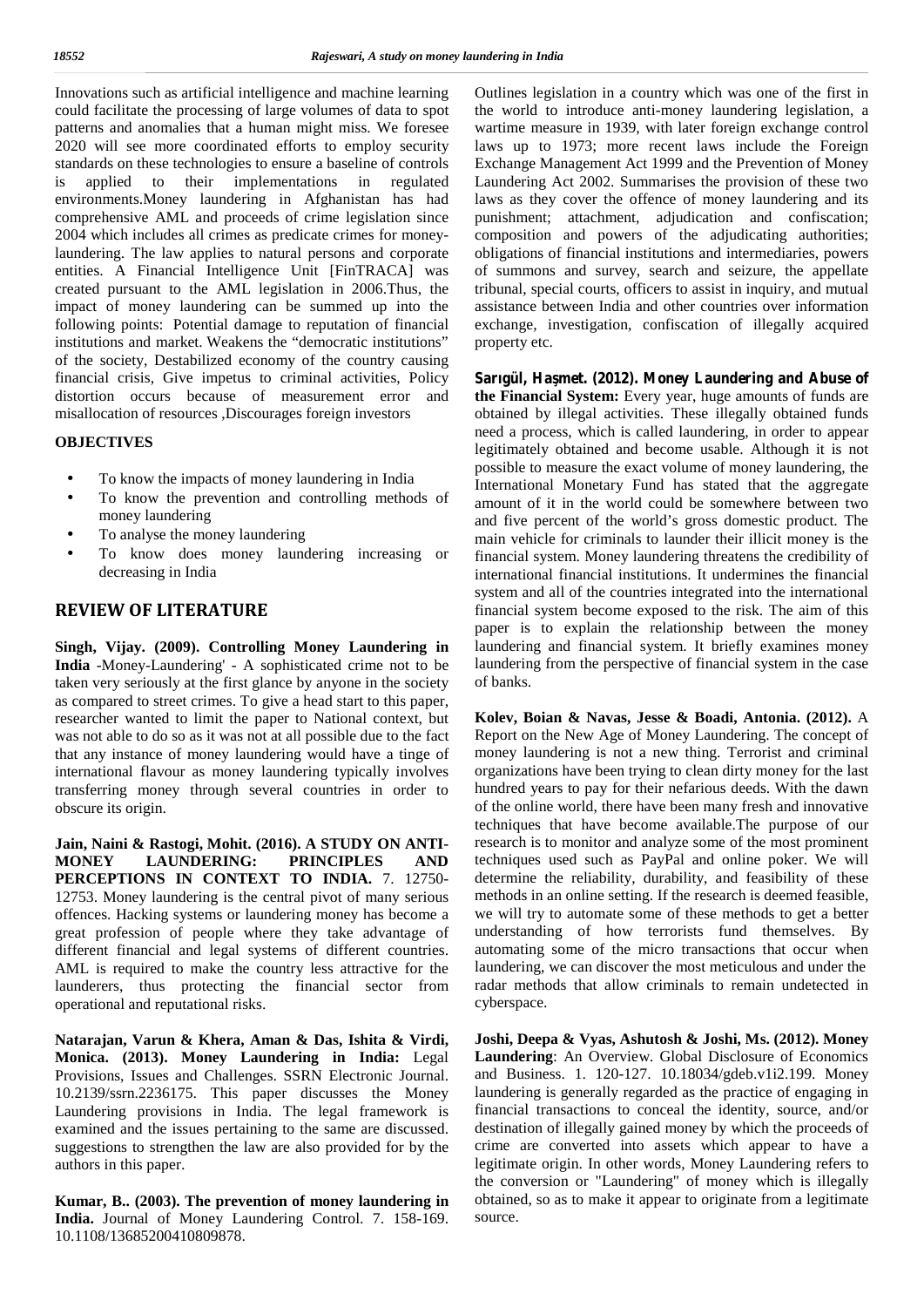The recent activity in money laundering in India is through political parties' corporate companies and share market. Bank fraud is a serious financial crime that involves the unlawful obtainment of funds from a bank or other financial institution. Money is the root cause of many evils like corruption, black marketing, smuggling, drug trafficking, tax evasion, and the buck does not stop here.

**Tiwari, Milind & Gepp, Adrian & Kumar, Kuldeep. (2020):** A review of money laundering literature: The literature on money laundering can be classified into the following six broad areas: anti-money laundering framework and its effectiveness, the effect of money laundering on other fields and the economy, the role of actors and their relative importance, the magnitude of money laundering, new opportunities available for money laundering and detection of money laundering. Most studies about the detection of money laundering have focused on the use of innovative technologies, banking transactions or real estate- and trade-based money laundering. However, the literature on the detection of shell companies being explicitly used to launder funds is relatively scarce.

**Rajagopalan, Shruti. (2020). Demonetization in India:** Superfluous discovery and money laundering. The Review of Austrian Economics. 33. 10.1007/s11138-019-00465-w. Demonetization policy of 2016 in India anticipated that a large share of the old notes was held by tax evaders and criminals, who, in the interest of avoiding legal scrutiny, would not exchange their currency for the new notes in circulation. The Indian government expected a revenue windfall between 10 and 33% of the currency in circulation through unreturned notes. After the demonetization policy, entrepreneurs discovered ways to effectively and swiftly launder money and 99.3% of the revoked currency was returned within the sixty day window. This paper discusses the kinds of entrepreneurship and superfluous discovery processes post demonetization that helped circumvent the intended goals of demonetization.

**Arnone, Marco & Borlini, Leonardo. (2010). International anti** money laundering programs: Journal of Money Laundering Control. 13. 226-271. 10.1108/13685201011057136. This paper updates and draws on the authors' contribution "Empirical assessment and international criminal aspects of anti money laundering law", in A. Sabitha (ed.), Money Laundering: Criminal Responsibility, ICFAI University Press, Hyderabad, India, 2009. The authors thank Donato Masciandaro, Roger O'Keefe, Giorgio Sacerdoti for discussions and suggestions. For this paper Leonardo Borlini benefited from a period of permanence at the University of Cambridge (UK). Marco Arnone is grateful to Josephine Fontana and Tony Turner for the exceptional research environment in both Sarasota, Florida and Washington, District of Columbia. Responsibility for the views expressed are the authors' alone.

**Swamy, Mrutyunjaya. (2011). Financial Management Analysis of Money Laundering, Corruption and Unethical Business Practices:** Democratic Corruption, referring to illegal payment by the people, of the people and for the people; Hierarchical/Anarchical Corruption, relating top bribery which must be compulsorily paid to get - political party-interested cum-social utility - work, devoid of prudent financial management considerations, accomplished/executed with the

blessings of the political party (Government) in power through the chain of middlemen (who may not belong to any political party) acting as agents, money laundering, fraud and allied issues are important issues and which have caused government collapse/instability, have received scanty analytical treatment by financial economists. This study analyses these critical financial management issues by analyzing country case studies -- Nigeria, India, Russia -- with a view to come out with meaningful solutions to check these menacing problems of business financial indiscipline by imbibing ethical values in human beings by resorting to spiritual leadership as any reform must come from heart (within) and not by acts/legislations.

**Ashok Kumar & D, Mohan. (2010). A Study on Text Search and Filtering in Anti-Money Laundering System:** Money laundering is a term mainly used in the financial and legal industries and other regulated entities to prevent or report money laundering activities. Money laundering is a key issue in today's economy and its guidelines came in to prominence globally before a very short tenure. With the newly launched Money laundering regulation, the issue has drawn more and more attention from governments, financial institutions and research scholars. Few fundamental questions confronting us is how to resolve the increasing complexity. However, there exist many problems in the Suspicious Reports (SARs), large-value reporting, delivering, analyzing process and traditional investigating techniques consume numerous man-hours. In order to further enhance financial supervision efficiency, this paper aims to review the constraints for Money laundering processes dealing with SARs and large-value reporting and its criteria based on the Text Search and Filtering (TSF). The proposed research is study about TSF with redefined proactive tuning memory parameters and reengineered data mining algorithms in domain index which specially used for unstructured text and to enhance the TSF in Money laundering efficiency.

**Malusare, Lalita. (2021). Digital Payments Methods in India:** A study of Problems and Prospects. International Journal of Scientific Research & Management Studies. India is going to became cashless. Indian government launched digital India Campaign to reduce dependency of Indian economy on cash and prevent from money laundering. To making cashless India and increasing trends in using digital payment system various Payment methods are emerging and developing. India is developing country and maximum area is rural and shocking is computer literacy is only 6.5% then question arises that implementation of digital payment system. The research paper is making focus on the problems of digital payment system in India and effects of the system in people and economic system of India. The research is paper also trying to explain the future scope of the Digital payment system.

**Sultana, Shirin. (2020). Role of financial intelligence unit (FIU) in anti-money laundering quest**: Comparison between FIUs of Bangladesh and India. Journal of Money Laundering Control. ahead-of-print. 10.1108/JMLC-01-2020-0003. Purpose The purpose of this paper is to examine the effectiveness of the Financial Intelligence Unit (FIU) of Bangladesh and India in efforts of combating money laundering by these countries through a comparative assessment of several aspects of both FIUs. The study has found that FIUs of both countries have improved significantly in fulfilling their mandates. There are several commonalities and differences between the two agencies.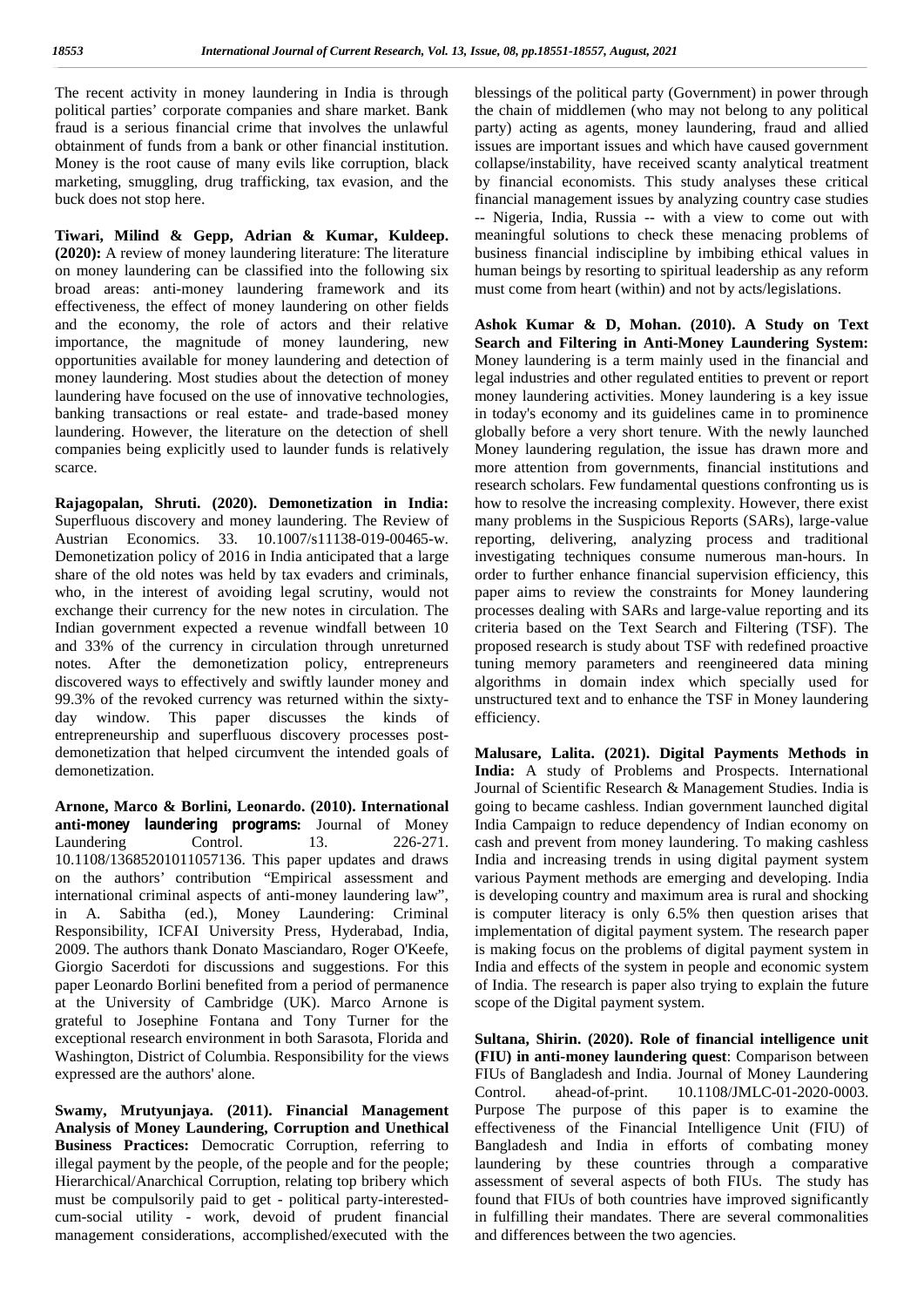Despite showing improvement in several respects, both countries need to address certain basic deficiencies of the existing framework to make the agencies more effective.

**Nobanee, Haitham & Ellili, Nejla. (2017). Anti-Money Laundering Disclosures and Banks' Performance. Journal of Financial Crime:** 10.2139/ssrn.2970221. Purpose: The purpose of this paper is to explore the extent of Anti Money Laundering (AML) disclosures in the annual reports and websites by differentiating between UAE Islamic and conventional banks, and examine the effect of AML disclosure on UAE bank's performance. Design/methodology/approach: This study uses the content analysis to explore the extent of the AML disclosure in the annual reports and the dynamic panel data two-steps robust system to study the impact of the AML disclosures on banking performance. Findings: The findings show that the AML disclosure is at low level of all UAE banks, conventional and Islamic banks. The results also show that the degree of the AML disclosure on the websites of the banks is higher than in the annual reports Research limitations/implications: The sample for this study comes only from banks traded on UAE markets. Thus, the results may not be generalizable to banks traded on other financial markets. Practical implications: Due to the cross-border character of the money laundry practices, our study suggests to UAE central bank to internationalize the AML regulations and develop an international AML regime as efforts to respond to the international development of the money laundry practices. Originality/value: This is the first study that develops an index to measure the AML disclosure and contributes significantly in providing greater insight in respect to the AML disclosure in banking industry within the emerging markets.

**Passas, Nikos. (2015). Financial intermediaries – Anti money laundering allies in cash-based societies**?: Many informal cash-based economies run parallel financial systems that are very different to the Western banking concept. Such countries are perceived to have a high risk of money laundering. Looking at Afghanistan, Somalia, and India – where anti-money laundering efforts have yielded mixed results – this paper draws lessons from the operations of financial intermediaries. These countries are considered high risk not only for money laundering and terrorism financing, but also for corruption and political and legal concerns. The issues at hand – risk assessments for remittances, strategies of engaging on the ground, resource management, and alternatives to the existing financial networks – are also valid for other cash-based, low-income societies. In fact, informal remittance channels may provide opportunities to strengthen regulatory and governance capacities

**Sain, Priyanka & Puri, Shalini. (2018). Detection of money laundering accounts using data mining techniques:** Today, money laundering poses a serious threat not only to financial institutions but also to the nation. Money laundering is a criminal activity to disguise black money as white money. It is a process by which illegal funds and assets are converted into legitimate funds and assets. Money Laundering occurs in three stages: Placement, Layering, and Integration. It leads to various criminal activities like Political corruption, smuggling, financial frauds, etc. In India there is no successful Anti Money laundering techniques which are available. To spot potential clusters of criminals, different methods were proposed and we will study all the methods proposed and evaluate the accuracy and best techniques that can be used for

performing detecting suspicious accounts. Recently, data mining approaches have been developed and are considered as well-suited techniques for detecting money laundering activities. In this paper, we present different methodologies used for detecting suspicious accounts involved in money laundering activities. We present a data mining approach for profiling bank clients in order to support the process of detection of anti-money laundering operations. We detail the experiments performed on real world data from a financial institution, which allowed us to group clients in clusters and then generate a set of classification rules. We discuss the relevance of the founded client profiles and of the generated classification rules. According to the defined overall agent based architecture, these rules will be incorporated in the knowledge base of the intelligent agents responsible for the signaling of suspicious transactions.

**Mulig, Elizabeth & Smith, Murphy (2008):** Understanding and Preventing Money Laundering. The abilities and skills of internal auditors suit them well for the war against money laundering. Forensic accounting skills, as well as audit expertise, are needed to help in combating this crime. The development of internal policies, procedures, and controls to prevent money laundering fits within the accountant's abilities and expertise. Money laundering can be defined as a process in which illegally obtained money (e.g. from drug trafficking, terrorist activity or other serious crimes) is given an appearance of having originated from a legitimate source. Although the basic goals of money laundering are no different today than from decades ago, money laundering is now taking place in a high-tech global environment. This article provides background and recent developments in efforts to combat money laundering.

**Irwin, Angela & Choo, Kim-Kwang Raymond & Liu, Lin. (2011):** An analysis of money laundering and terrorism fnancing typologies. Journal of Money Laundering Control. 15. 85-111. 10.1108/13685201211194745. Purpose –The purpose of this paper is to measure the size of the money laundering and terrorism financing problem, identify threats and trends, the techniques employed and the amount of funds involved to determine whether the information obtained about money laundering and terrorism financing in real world environments can be transferred to virtual environments such as Second Life and World of Warcraft.Money launderers and terrorism financers appeared to have slightly different preferences for the placement, layering and integration techniques. The more techniques that are used, the more cash can be successfully laundered or concealed. Although terrorism financers use similar channels to money launderers, they do not utilise as many of the placement, layering and integration techniques. Rather, they prefer to use a few techniques which maintain high levels of anonymity and appear innocuous. The sums of monies involved in money laundering and terrorism financing vary significantly. For example, the average maximum sum involved in money laundering cases was AUD 68.5M, as compared to AUD 4.8 for terrorism financing cases.

**Levi, Michael & Reuter, Peter. (1997):** Money Laundering. Crime and Justice. 34. 10.1086/501508. Money laundering is a very modern crime created by the late twentieth-century state to enlist the financial sector in its search of the proceeds of crime and prevention of career criminality, particularly transnational crime.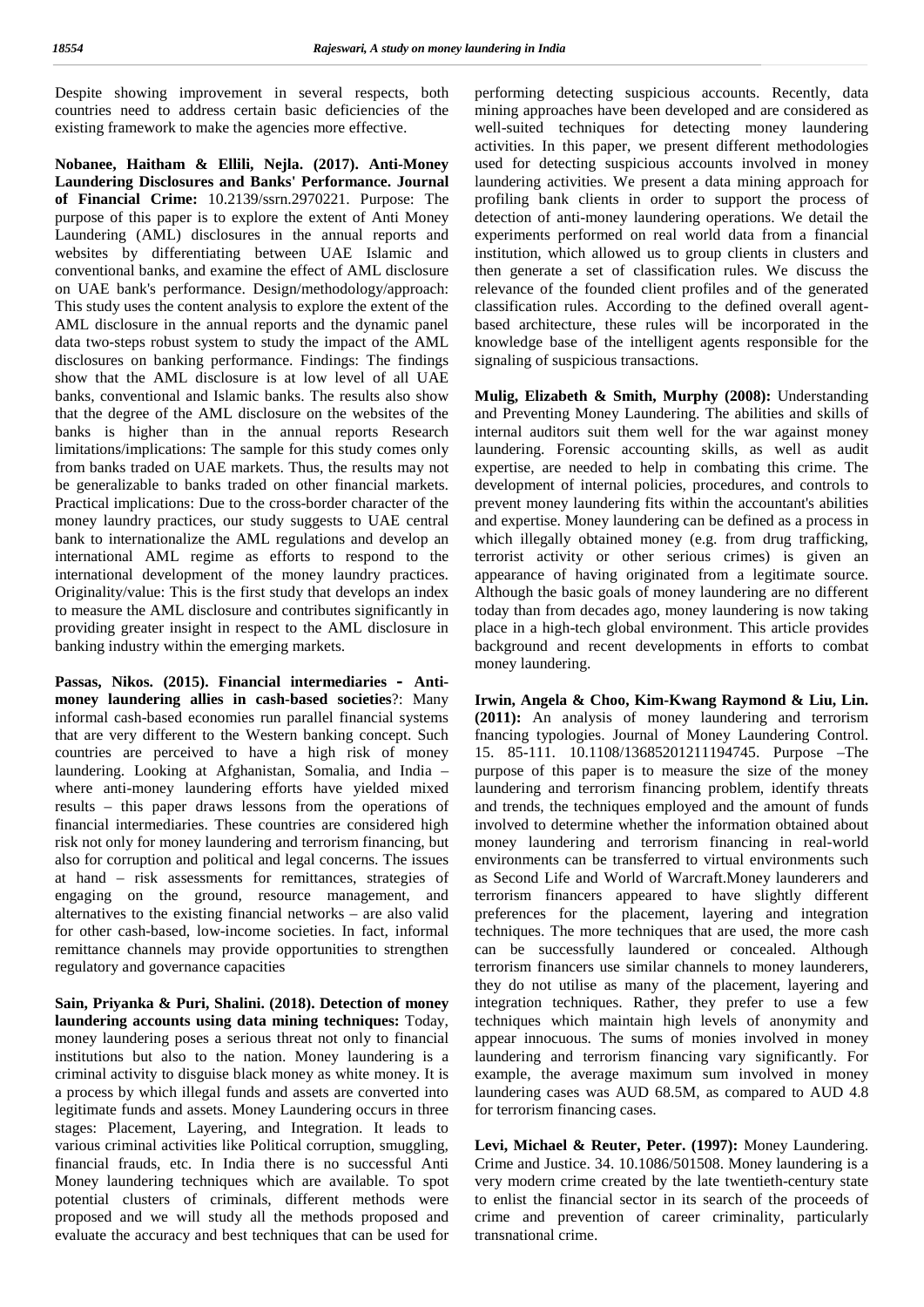This article presents examples that illustrate the variety of methods available and kind of persons involved, along with some classifications. It discusses the relationship of money laundering to corruption control and analyzes the effects of anti-money laundering controls. It provides a brief assessment and intrusive states of the consequences of the control system. A broad and intrusive set of controls has been erected to prevent money laundering. The system generates substantial crime or corruption control benefits whic intrusive set of controls has been erected to prevent money laundering. The system generates substantial crime or corruption control benefits which must be high on the agenda of the relevant policy-making community.

## **METHODOLOGY**

The researcher has done empirical study on money laundering in India. The primary information for the research is collected through online surveys from randomly selected respondents which included general public of different age groups with a well framed and structured survey questionnaire.The collected responses are portrayed in crosstab table and chi square tests table. The calculation done by the researcher based on the responses received is the pearson chi square technique was used. The secondary sources used by the researcher for the study is by referring to books, research articles, e-sources, articles, journals , newspapers. The study is based and done by collecting information from both primary and secondary sources by the researcher.

#### **DATA ANALYSIS**

#### **SAMPLING METHOD**

 Convenient sampling method was used for the purpose of study.

#### **SAMPLE SIZE**

 There are a total of 200 samples collected with regard to this study

#### **INDEPENDENT VARIABLE**

 Age Gender Education qualification

#### **DEPENDENT VARIABLE**

- On scale of 1to 10 does money laundering affect the economy of a nation
- By creating strict laws and by proper awareness does money laundering can be prevented

#### **RESULTS**

FIG 1: In Figure 1 bar diagram many of the respondents responded May be the economy gets affected by money laundering and some responded for the option No and very few selected Yes.

FIG 2: In Figure 2 many of selected the option 10 that by money laundering can be prevented only by strict laws and some selected options of 7,8,9.



**LEGEND:** This shows about the educational qualifications and money laundering affects the economy of nation.



**LEGEND:** This shows about the age and prevention of money laundering by strict laws.

does money laundering affect the economy of a nation 201 responses



**LEGEND:** This figure Shows money laundering affects the economy of the nation

**FIG 3**: In this pie chart 41.8% of people responded for the option Yes ,43.8% of people selected the option No and 14.4% of respondents selected the option May be.So money laundering affects the nation's economy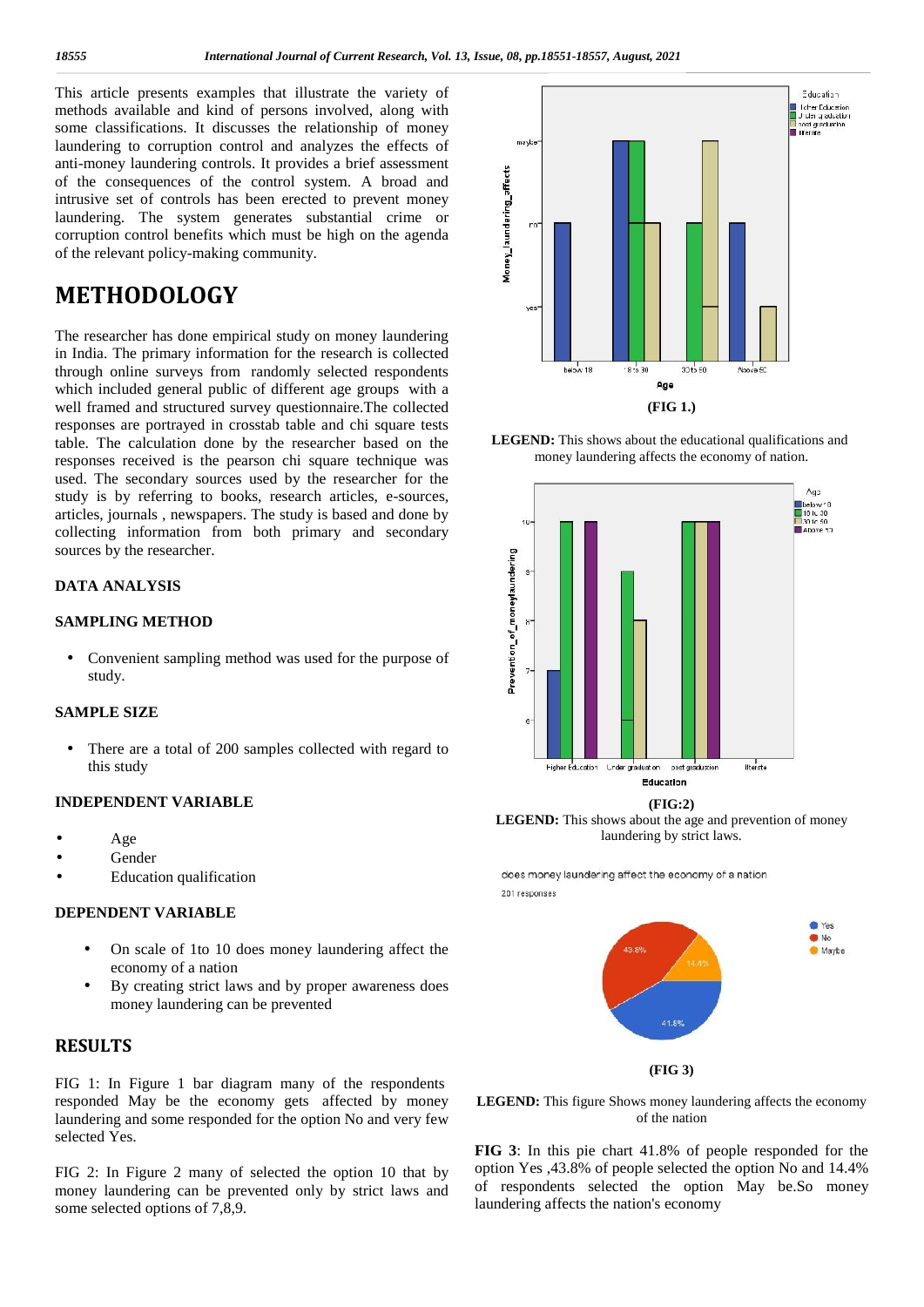



#### **(FIG: 4)**

**LEGEND:** This bar graph shows about the strict laws and awareness about the laws in india

**FIG 4**: This bar diagram results in 37.8% of people selected the option 10 and 12.9% of people selected the option 9 , 22.9%of people selected 8,18.4%selected 7 and 8% selected the option 6.

### **DISCUSSION**

**FIG 1**: This shows about the educational qualifications and effects of money laundering.In Figure 1 bar diagram many of the respondents responded May be the economy gets affected by money laundering and some responded for the option No and very few selected Yes.

**FIG 2**: This shows about the age and prevention of money laundering.In Figure 2 many of selected the option 10 that by money laundering can be prevented only by strict laws and some selected options of 7,8,9.

**FIG 3**: This figure Shows effects of money laundering.In this pie chart 41.8% of people responded for the option Yes ,43.8% of people selected the option No and 14.4% of respondents selected the option May be.So money laundering affects the nation's economy

**FIG 4**: This bar graph shows about the strict laws and awareness about the laws in india.This bar diagram results in 37.8% of people selected the option 10 and 12.9% of people selected the option 9 , 22.9%of people selected 8,18.4%selected 7 and 8% selected the option 6.

#### **LIMITATIONS**

The major limitation of the study is sampling method.Because the sampling is done through online mode.If done through direct sampling it shall be able to collect more information and suggestions from respondents.The degree of accuracy is lesser when compared with direct sampling.Because of online data collection there are chances of loss of accuracy.Compared to direct mode,in online mode respondents show less interest on taking the survey.These were major limitations of this research.

#### **CONCLUSION**

Money laundering is the illegal process of concealing the origins of money obtained illegally by passing it through a complex sequence of banking transfers or commercial transactions. The overall scheme of this process returns the "clean" money to the launderer in an obscure and indirect way.Money Laundering is a criminal act of misrepresenting

illegally obtained money, such as from drug trafficking or terrorism, being obtained from legitimate resources. It is one of the illicit activities through which criminals disguise their original ownership of undeclared money by making proceeds appear to have been derived from lawful sources.The main objective of my research is To know the impacts of money laundering in India ,To know the prevention and controlling methods of money laundering, To analyse the money laundering.

Money laundering economic development.International financial community should strongly support anti laundering efforts and cooperate to share information and regulatory and enforcement action.Developing countries should impose anti laundering Laws to improve the credibility of not only its financial sector, but its governance as well.

### **REFERENCES**

https://www.researchgate.net/publication/256000727\_Controlli ng\_Money\_Laundering\_in\_India\_-

\_Problems\_and\_Perspectives

https://www.researchgate.net/publication/333916811\_A\_STU DY\_ON\_ANTI-

MONEY\_LAUNDERING\_PRINCIPLES\_AND\_PERCEP TIONS\_IN\_CONTEXT\_TO\_INDIA

- https://www.researchgate.net/publication/284545784\_Combati ng\_money\_laundering\_by\_the\_banks\_in\_India\_complianc e\_and\_challenges .
- https://www.researchgate.net/publication/322916987\_Anti- Money Laundering Regulation in India Awareness and \_Views\_of\_Bank\_Employees
- https://www.researchgate.net/publication/256053350\_Money\_ Laundering in India Legal Provisions Issues and Challe ngehttps://www.researchgate.net/publication/247621559\_T he prevention of money laundering in India
- https://www.researchgate.net/publication/305521601\_Anti money\_laundering\_practices\_in\_banks\_customer's\_awaren ess\_and\_acceptance\_in\_India
- https://www.researchgate.net/publication/256040462\_Money\_ Laundering\_and\_Abuse\_of\_the\_Financial\_System
- https://www.researchgate.net/publication/322519064\_ANTI- MONEY LAUNDERING REGULATION AND PRAC TICES\_IN\_INDIAN\_COMMERCIAL\_BANKS\_THE\_BA NKER\_AND\_CUSTOMER\_PERSPECTIVE
- https://www.researchgate.net/publication/273190917\_Suspicio us\_transaction\_reporting\_an\_Indian\_experience
- https://www.researchgate.net/publication/268121890\_A\_Repor t on the New Age of Money Laundering
- https://www.researchgate.net/publication/235300359\_India\_M oney-Laundering\_Alert
- https://www.researchgate.net/publication/279419383\_Money\_ Laundering Concept Significance and its Impact
- https://www.researchgate.net/publication/339742236\_Money\_ Laundering\_An\_Overview
- https://www.researchgate.net/publication/340063511\_A\_revie w\_of\_money\_laundering\_literature\_the\_state\_of\_research\_ in key areas
- https://www.researchgate.net/publication/334266270\_Demonet ization\_in\_India\_Superfluous\_discovery\_and\_money\_laun dering
- https://www.researchgate.net/publication/280198807\_Internati onal\_anti-money\_laundering\_programs
- https://www.researchgate.net/publication/228276242\_Financia l\_Management\_Analysis\_of\_Money\_Laundering\_Corrupti